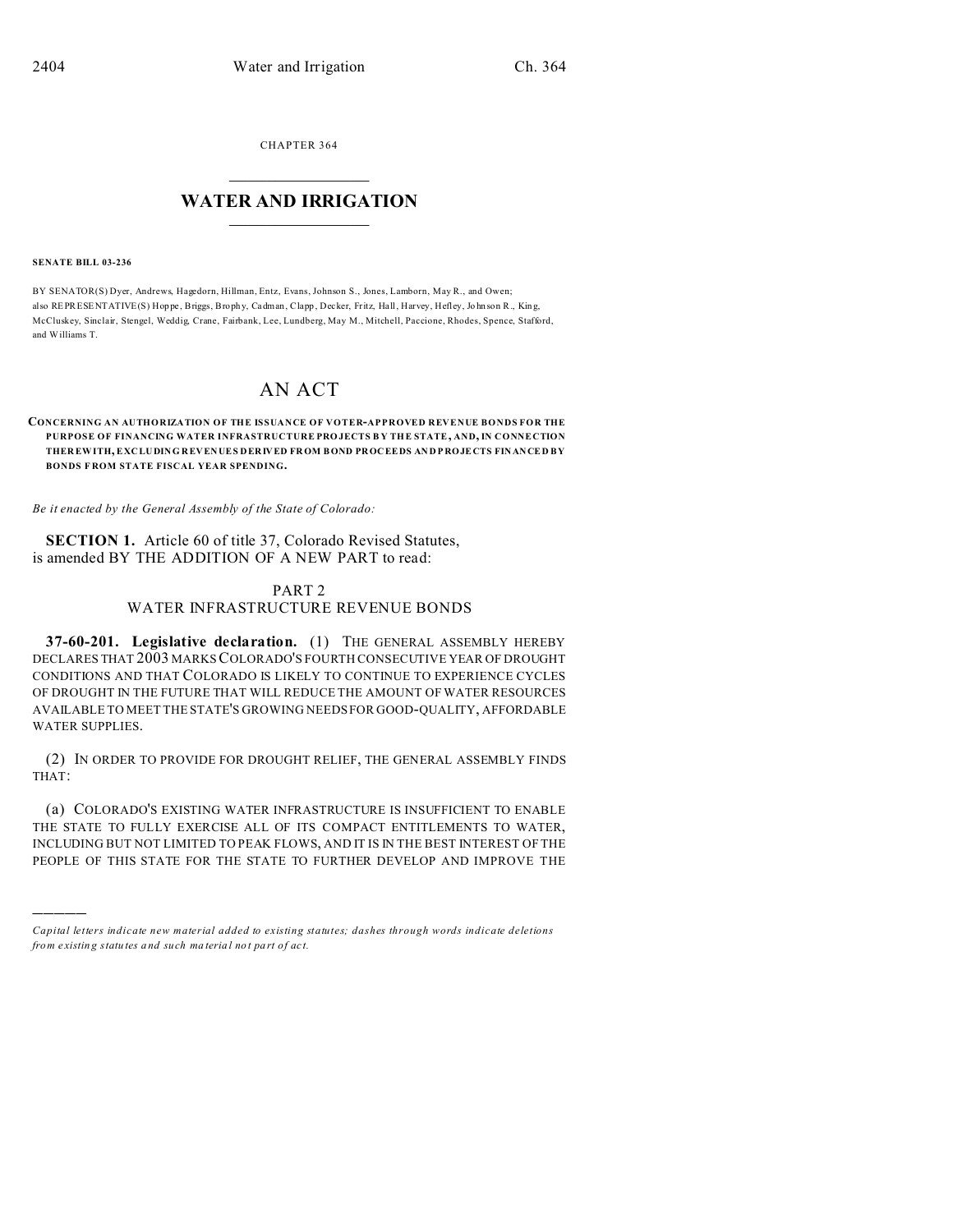STATE'S WATER INFRASTRUCTURE SO THAT THE STATE CAN RESERVE AS MUCH AS POSSIBLE OF THE WATER TO WHICH IT IS ENTITLED UNDER COMPACTS AND INCREASE ITS AVAILABLE WATER RESOURCES;

(b) IT IS NECESSARY AND APPROPRIATE TO EXPEDITE THE DEVELOPMENT AND IMPROVEMENT OF COLORADO'S WATER INFRASTRUCTURE BY AUTHORIZING THE BOARD TO ISSUE VOTER-APPROVED WATER INFRASTRUCTURE REVENUE BONDS FOR THE PURPOSE OF FUNDING WATER INFRASTRUCTURE PROJECTS APPROVED BY THE GOVERNOR;

(c) IT IS NECESSARY AND APPROPRIATE THAT THESE BOND PROCEEDS BE UTILIZED BY 2005 TO BEGIN CONSTRUCTION OF WATER PROJECTS TO EASE COLORADO'S VULNERABILITY TO DROUGHT;

(d) IT IS ALSO NECESSARY AND APPROPRIATE TO REQUIRE A PORTION OF ANY BOND PROCEEDS, AS DETERMINED BY THE COLORADO WATER CONSERVATION BOARD, TO BE EXPENDED FOR APPROVED WATER INFRASTRUCTURE PROJECTS OR PORTIONS THEREOF THAT:

(I) AUGMENT OR IMPROVE EXISTING WATER INFRASTRUCTURE FACILITIES;

(II) CONSERVE EXISTING WATER SUPPLIES;

(III) PROTECT AND ENHANCE AGRICULTURAL USES;

(IV) PROVIDE MITIGATION FOR FISH AND WILDLIFE IN ACCORDANCE WITH THE STANDARDS SET FORTH IN SECTION 37-60-122.2;

(V) PROVIDE OTHER ENVIRONMENTAL AND RECREATIONAL BENEFITS; OR

(VI) PROVIDE FAIR MITIGATION TO THE AFFECTED BASIN OF ORIGIN.

(3) THE GENERAL ASSEMBLY FURTHER FINDSAND DECLARES THAT, BY ENACTMENT OF THIS PART 2:

(a) WATER INFRASTRUCTURE REVENUE BONDS ISSUED PURSUANT TO THIS PART 2 DO NOT CONSTITUTE "A DEBT BY LOAN IN ANY FORM" UNDER SECTION 3 OF ARTICLE XI OF THE STATE CONSTITUTION BECAUSE:

(I) PAYMENTS OF PRINCIPAL, INTEREST, AND OTHER COSTS ON SUCH BONDS SHALL BE MADE SOLELY FROM REVENUE AND RECEIPTS DERIVED FROM THE SALE OF WATER, POWER, OR OTHER ASSETS BY THE BOARD FROM A WATER INFRASTRUCTURE PROJECT WHOSE CONSTRUCTION, DEVELOPMENT, OR IMPROVEMENT WAS FINANCED IN WHOLE OR IN PART BY THE BONDS, BOND PROCEEDS, AND INTEREST OR INCOME EARNED ON THE DEPOSIT AND INVESTMENT OF SUCH REVENUES AND RECEIPTS AND BOND PROCEEDS; AND

(II) THE OWNERS OR HOLDERS OF BONDS MAY NOT LOOK TO ANY OTHER REVENUES OF THE STATE FOR THE PAYMENT OF THE BONDS;

(b) THE PROCEEDS OF BONDS, REVENUES, AND RECEIPTS DERIVED FROM THE SALE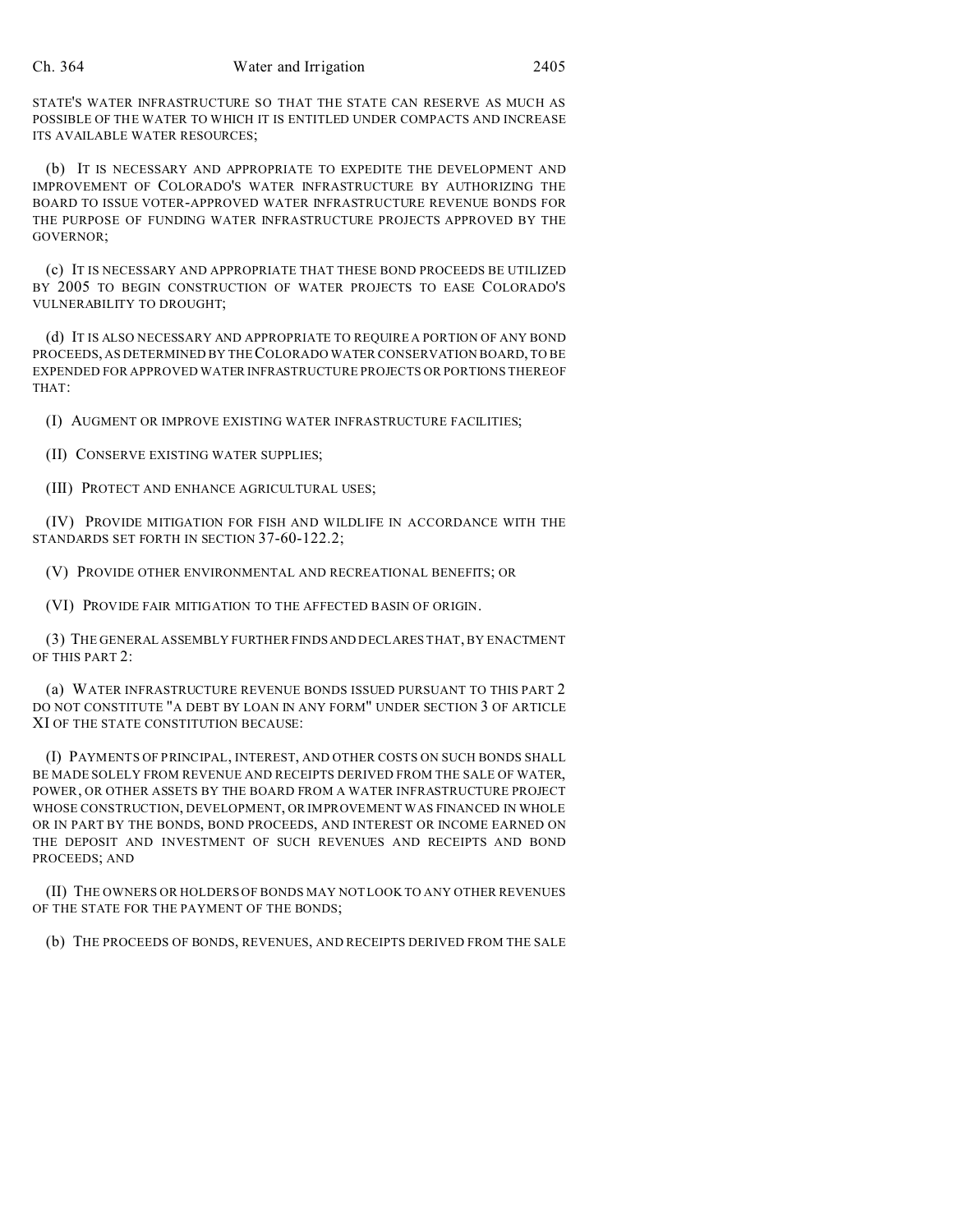OF WATER, POWER, OR OTHER ASSETS BY THE BOARD FROM A WATER INFRASTRUCTUREPROJECT WHOSE CONSTRUCTION, DEVELOPMENT, OR IMPROVEMENT WAS FINANCED IN WHOLE OR IN PART BY THE BONDS, AND INTEREST AND INCOME EARNED ON THE DEPOSIT AND INVESTMENT OF SUCH PROCEEDS AND REVENUES AND RECEIPTS, ARE NOT INCLUDED IN STATE FISCAL YEAR SPENDING FOR PURPOSES OF SECTION 20 OF ARTICLE X OF THE STATE CONSTITUTION AND ARTICLE 77 OF TITLE 24, C.R.S.

**37-60-202. Definitions.** AS USED IN THIS PART 2, UNLESS THE CONTEXT OTHERWISE REQUIRES:

(1) "APPROVED WATER INFRASTRUCTURE PROJECT" OR "APPROVED PROJECT" MEANS A WATER INFRASTRUCTURE PROJECT THAT HAS BEEN RECOMMENDED BY THE BOARD AND APPROVED BY THE GOVERNOR PURSUANT TO SECTION 37-60-203.

(2) "REVENUE BONDS" OR "BONDS" MEANS WATER INFRASTRUCTURE REVENUE BONDS AUTHORIZED BY AND ISSUED IN ACCORDANCE WITH THIS PART 2.

(3) "WATER INFRASTRUCTURE PROJECT" OR "PROJECT" MEANS A PROJECT SPONSORED BY A GOVERNMENTAL ENTITY, A PRIVATE ENTITY, OR JOINTLY BY GOVERNMENTAL AND PRIVATE ENTITIES, THAT INVOLVES THE ACQUISITION OF WATER RIGHTS, THE CONSTRUCTION, DEVELOPMENT, OR IMPROVEMENT, INCLUDING REHABILITATION OR ENLARGEMENT, OF A DAM, RESERVOIR, FLOOD CONTROL, OR OTHER WATER DIVERSION, CONVEYANCE, OR STORAGE FACILITY, EXCLUDING A DOMESTIC WATER TREATMENT AND DISTRIBUTION SYSTEM OR WASTEWATER TREATMENT AND COLLECTION SYSTEM,TOGETHER WITH RELATED HYDROELECTRICAL OR RECREATIONAL FACILITIES THAT WILL ENHANCE THE ABILITY OF THE STATE TO FULLY EXERCISE ALL OF ITS COMPACT ENTITLEMENTS TO WATER FOR ANY BENEFICIAL USE, INCLUDING BUT NOT LIMITED TO PEAK FLOWS, AND REDUCE THE STATE'S VULNERABILITY TO DROUGHT OR THE LIKELIHOOD OF WATER SHORTAGES. "WATER INFRASTRUCTURE PROJECT" SHALL NOT INCLUDE ANY WATER RESOURCES PROJECT WITH A TOTAL PROJECT COST OF LESS THAN FIVE MILLION DOLLARS OR ANY PROJECT ELIGIBLE FOR FINANCING PURSUANT TO SECTION 37-95-107.6 OR 37-95-107.8, BUT SHALL INCLUDE SUCH ADDITIONAL PROJECTS AS DESCRIBED IN SECTION 37-60-201 (2) (d) WHEN APPROVED BY THE BOARD.

**37-60-203. Submission of ballot question regarding issuance of water infrastructure revenue bonds - approval of water infrastructure projects.** (1) (a) THE SECRETARY OF STATE SHALL SUBMIT A BALLOT QUESTION TO A VOTE OF THE REGISTERED ELECTORS OF THE STATE OF COLORADO AT AN ELECTION TO BE HELD IN NOVEMBER 2003 FOR THEIR APPROVAL OR REJECTION. EACH ELECTOR VOTING AT THE ELECTION SHALL CAST A VOTE AS PROVIDED BY LAW EITHER "YES" OR "NO" ON THE PROPOSITION: "SHALL THE STATE OF COLORADO DEBT BE INCREASED \$2 BILLION, WITH A REPAYMENT COST OF \$4 BILLION, MAXIMUM TOTAL STATE COST, BY AN AMENDMENTTO THECOLORADOREVISED STATUTES PROVIDING FOR DROUGHT RELIEF BY THE FINANCING OF IMPROVEMENTS TO WATER INFRASTRUCTURE IN COLORADO, AND, IN CONNECTION THEREWITH, AUTHORIZING THE COLORADO WATER CONSERVATION BOARDTO ISSUE REVENUE BONDS FOR THE CONSTRUCTION OF PRIVATE OR PUBLIC WATER INFRASTRUCTURE PROJECTS COSTING \$5 MILLION OR MORE THAT HAVE BEEN APPROVED BY THE GOVERNOR; AUTHORIZING THE WATER CONSERVATION BOARD TO RECOMMEND PROJECTS, INCLUDING AT LEAST TWO PROJECTS FROM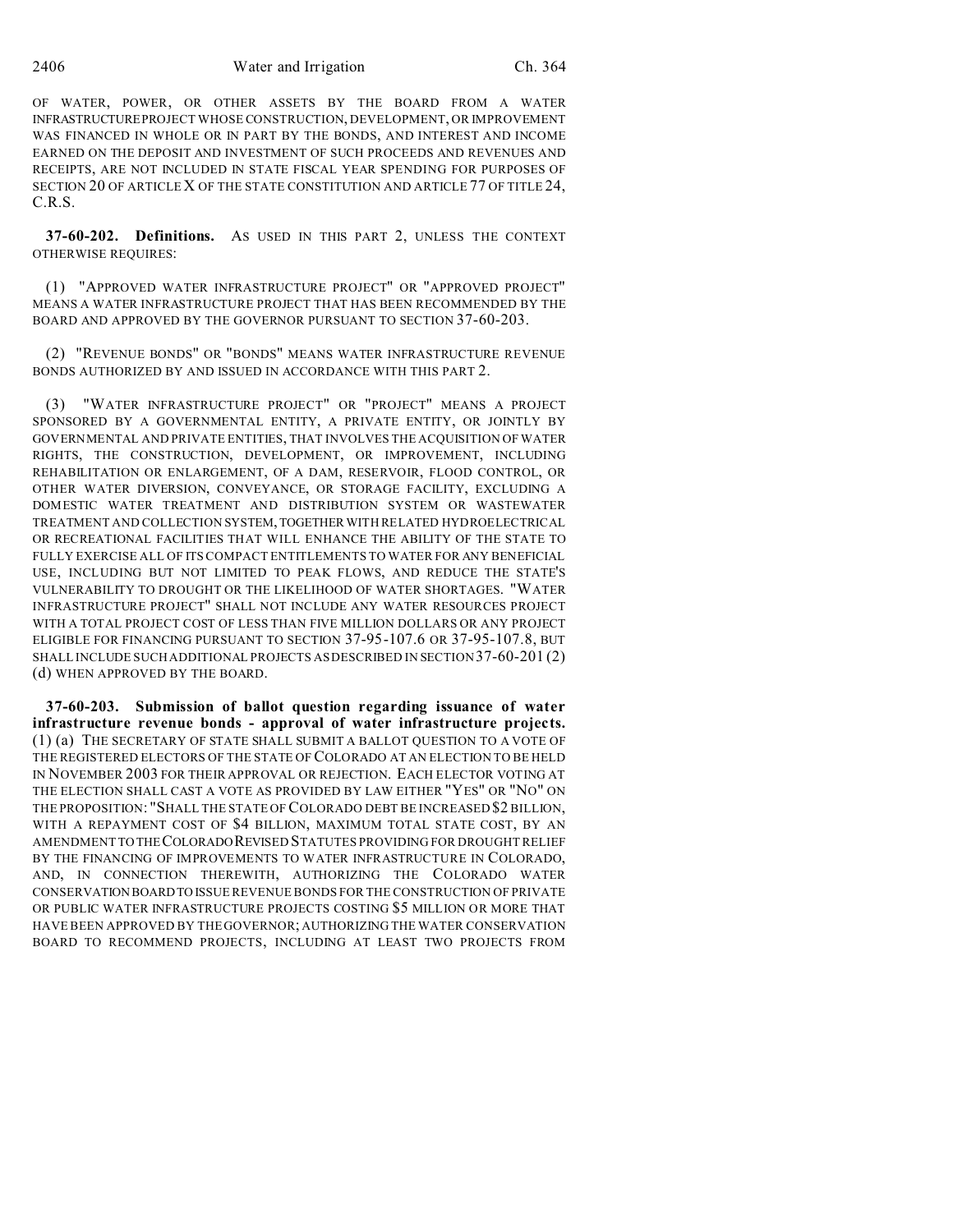DIFFERENT RIVER BASINS WITH A START DATE OF 2005, AND REQUIRING THE GOVERNOR TO APPROVE AT LEAST ONE SUCH PROJECT; SETTING ASIDE \$100 MILLION OF BOND PROCEEDS TO FINANCE PROJECTS, OR PORTIONS OF PROJECTS, THAT AUGMENT OR IMPROVE EXISTING FACILITIES OR CONSERVE EXISTING WATER SUPPLIES WITHOUT CREATING NEW STORAGE FACILITIES; EXEMPTING THE BOND PROCEEDS, THE PROCEEDS OF SALES BY THE BOARD OF WATER, POWER, OR OTHER ASSETS FROM FACILITIES FINANCED BY THE BONDS, AND ANY EARNINGS FROM ALL SUCH PROCEEDS, FROM THE REVENUE AND SPENDING LIMITS IMPOSED BY ARTICLE X, SECTION 20 OF THE STATE CONSTITUTION AND ARTICLE 77 OF TITLE 24, COLORADO REVISED STATUTES; AND REQUIRING THE GENERAL ASSEMBLY AND EXECUTIVE BRANCH AGENCIES TO ADOPT BY JULY 1, 2004, ANY NECESSARY STATUTES AND RULES, RESPECTIVELY, TO ENSURE THE MARKETABILITY OF THE BONDS AUTHORIZED BY THIS MEASURE?"

(b) THE VOTES CAST FOR THE ADOPTION OR REJECTION OF THE QUESTION SUBMITTED PURSUANT TO PARAGRAPH (a) OF THIS SUBSECTION (1) SHALL BE CANVASSED AND THE RESULT DETERMINED IN THE MANNER PROVIDED BY LAW FOR THE CANVASSING OF VOTES FOR REPRESENTATIVES IN CONGRESS.

(2) IF THE REGISTERED ELECTORS OF THE STATE VOTING ON THE QUESTION APPROVE THE BALLOT QUESTION SUBMITTED PURSUANT TO SUBSECTION (1) OF THIS SECTION, THE BOARD SHALL IDENTIFY OPPORTUNITIES FOR WATER INFRASTRUCTURE PROJECTS AND STORAGE STATEWIDE AND MAY RECOMMEND TO THE GOVERNOR WATER INFRASTRUCTURE PROJECTS TO BE FUNDED, IN WHOLE OR IN PART, THROUGH THE ISSUANCE OF NO MORE THAN TWO BILLION DOLLARS OF BONDS IN THE AGGREGATE. THE RECOMMENDATION SHALL INCLUDE, AT A MINIMUM:

(a) A DESCRIPTION OF THE RECOMMENDED PROJECTS WITH A MINIMUM OF TWO SUCH PROJECTS IN DIFFERENT RIVER BASINS, THAT HAVE A START DATE OF 2005;

(b) A FEASIBILITY REPORT THAT EVALUATES THE ECONOMIC AND ENGINEERING FEASIBILITY OF THE PROJECTS;

(c) RECOMMENDED COMPLETION SCHEDULES FOR THE PROJECTS;

(d) A STATEMENT THAT LISTS THE PROJECTED COST OF EACH PROJECT AND THE AMOUNT OF REVENUE BOND PROCEEDS TO BE EXPENDED ON EACH PROJECT AND IDENTIFIES THE SOURCE AND AMOUNT OF ANY MONEYS OTHER THAN BOND PROCEEDS TO BE EXPENDED ON EACH PROJECT.

(3) OF THE BONDS AUTHORIZED TO BE ISSUED PURSUANT TO THIS SECTION FOR THE PURPOSE OF FINANCING APPROVED WATER INFRASTRUCTURE PROJECTS, A MINIMUM OF ONE HUNDRED MILLION DOLLARS OF BOND PROCEEDS SHALL BE AVAILABLE TO FINANCE APPROVED WATER INFRASTRUCTURE PROJECTS OR PORTIONS THEREOF THAT AUGMENT OR IMPROVE EXISTING WATER INFRASTRUCTURE FACILITIES OR CONSERVE EXISTING WATER SUPPLIES WITHOUT CREATING NEW WATER STORAGE FACILITIES.

(4) THE GOVERNOR MAY APPROVE ANY OR ALL OF THE WATER INFRASTRUCTURE PROJECTS RECOMMENDED BY THE BOARD PURSUANT TO SUBSECTION (2) OF THIS SECTION. HOWEVER, THE GOVERNOR SHALL APPROVE AT A MINIMUM AT LEAST ONE PROJECT THAT HAS A START DATE OF 2005. THE BOARD SHALL ISSUE REVENUE BONDS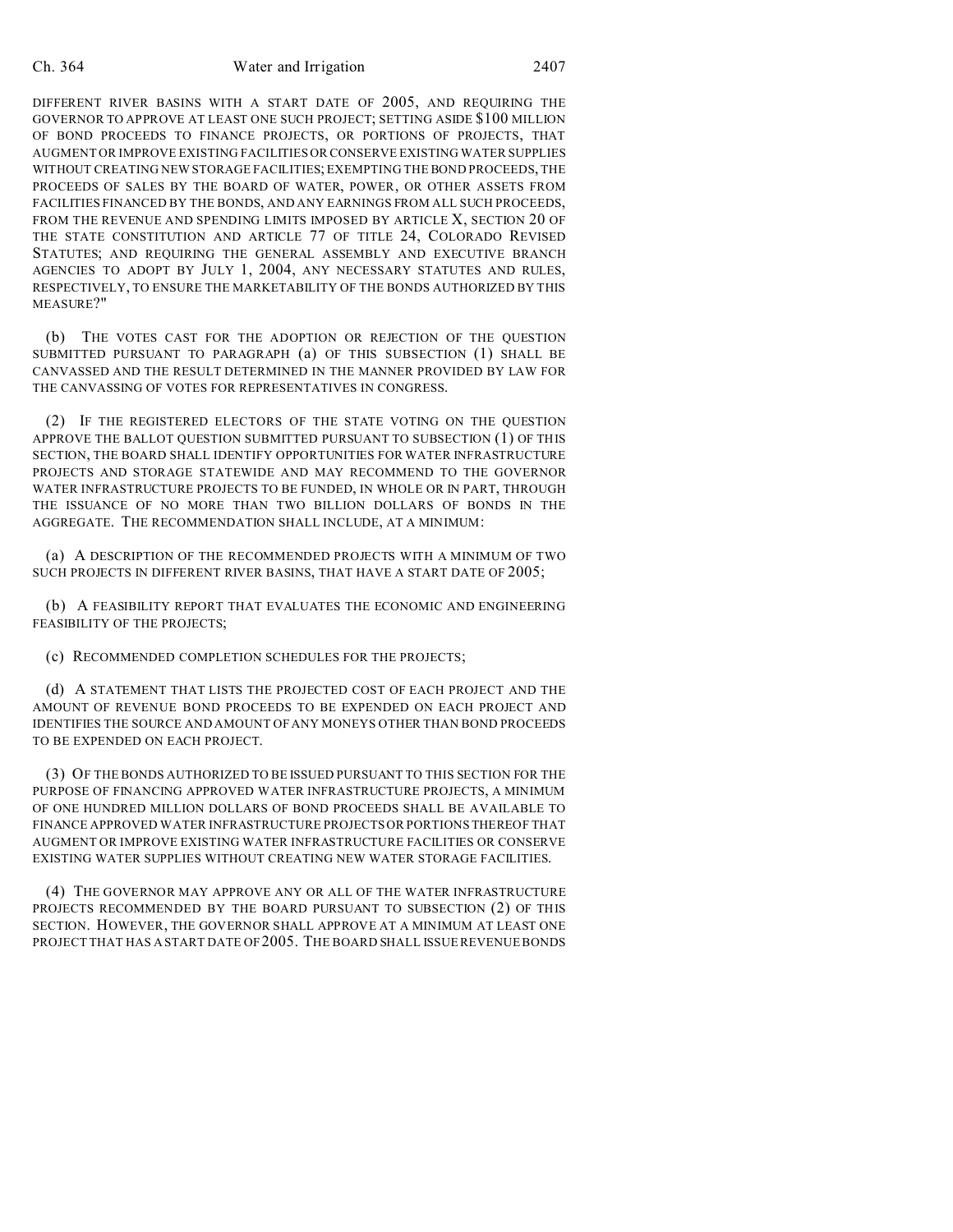ONLY FOR THE PURPOSE OF FINANCING APPROVED PROJECTS.

**37-60-204. Water infrastructure revenue bonds - rules.** (1) SUBJECT TO THE APPROVAL BY THE GOVERNOR, AND ALL OTHER REQUIREMENTS OF THIS PART 2, THE BOARD, FROM TIME TO TIME, MAY ISSUE REVENUE BONDS FOR THE PURPOSE OF FINANCING APPROVED WATER INFRASTRUCTURE PROJECTS.

(2) THE BOARD SHALL PROMULGATE SUCH RULES AS NECESSARY TO ENSURE THE MARKETABILITY OF THE BONDS AUTHORIZED BY THIS PART 2 NO LATER THAN JULY 1, 2004.

**37-60-205. Bonds as contracts - agreement of state not to limit or alter rights of obligees.** (1) ANY REVENUE BONDS ISSUED SHALL CONSTITUTE A CONTRACT BETWEEN THE BOARD AND THE OWNER OR HOLDER THEREOF. THE STATE HEREBY PLEDGES AND AGREES WITH THE HOLDERS OF ANY BONDS ISSUED UNDER THIS PART 2 AND WITH THOSE PARTIES WHO ENTER INTO CONTRACTS WITH THE BOARD PURSUANT TO THIS PART 2 THAT THE STATE WILL NOT LIMIT, ALTER, RESTRICT, OR IMPAIR THE RIGHTS VESTED IN THE BOARD OR THE RIGHTS OR OBLIGATIONS OF ANY PERSON WITH WHICH IT CONTRACTS TO FULFILL THE TERMS OF ANY AGREEMENTS MADE PURSUANT TO THIS PART 2. THE STATE FURTHER AGREES THAT IT WILL NOT IN ANY WAY IMPAIR THE RIGHTS OR REMEDIES OF THE HOLDERS OF ANY BONDS OF THE BOARD UNTIL SUCH BONDS HAVE BEEN PAID OR UNTIL ADEQUATE PROVISION FOR PAYMENT HAS BEEN MADE. THE BOARD MAY INCLUDE THIS PROVISION AND UNDERTAKING FOR THE STATE IN BONDS.

(2) NEITHER THE MEMBERS OF THE BOARD, THE STATE TREASURER, THE DIRECTOR OF THE BOARD, NOR ANY PERSON EXECUTING BONDS SHALL BE LIABLE PERSONALLY ON THE BONDS OR BE SUBJECT TO ANY PERSONAL LIABILITY OR ACCOUNTABILITY BY REASON OF THE ISSUANCE THEREOF.

**37-60-206. Bond proceeds and revenues and receipts from approved water infrastructure projects - water infrastructure development fund.** (1) THE RESOLUTION OR OTHER INSTRUMENT AUTHORIZING THE ISSUANCE OF REVENUE BONDS MAY PLEDGE ALL OR ANY PORTION OF THE PROCEEDS FROM THE ISSUANCE OF THE BONDS TO THE PAYMENT OF THE BONDS AND ANY COSTS ASSOCIATED WITH THE ISSUANCE AND ADMINISTRATION OF THE BONDS.

(2) ALL PROCEEDS FROM THE ISSUANCE OF BONDS THAT ARE NOT PLEDGED FOR THE PAYMENT OF THE BONDS, ANY COSTS ASSOCIATED WITH THE ISSUANCE AND ADMINISTRATION OF THE BONDS, ANY REVENUES AND RECEIPTS THAT ARE DERIVED FROM THE SALE OF WATER, POWER, OR OTHER ASSETS BY THE BOARD FROM WATER INFRASTRUCTURE PROJECTS FINANCED BY THE BONDS, AND ANY PAYMENTS MADE OR REVENUES PLEDGED TO THE BOARD BY ANY POLITICAL SUBDIVISION SHALL BE CREDITED TO THE WATER INFRASTRUCTURE DEVELOPMENT FUND, WHICH FUND IS HEREBY CREATED IN THE STATE TREASURY. ALL INTEREST AND INCOME EARNED ON THE DEPOSIT AND INVESTMENT OF MONEYS IN THE FUND SHALL BE CREDITED TO THE FUND AND BECOME PART THEREOF, AND MONEYS REMAINING IN THE FUND AT THE END OF ANY FISCAL YEAR SHALL REMAIN IN THE FUND AND SHALL NOT REVERT TO THE GENERAL FUND OF THIS STATE OR TO ANY OTHER FUND. ALL MONEYS IN THE FUND SHALL BE CONTINUOUSLY APPROPRIATED TO THE BOARD AND SHALL BE USED TO FINANCE APPROVED WATER INFRASTRUCTURE PROJECTS, TO PAY ANY UNPLEDGED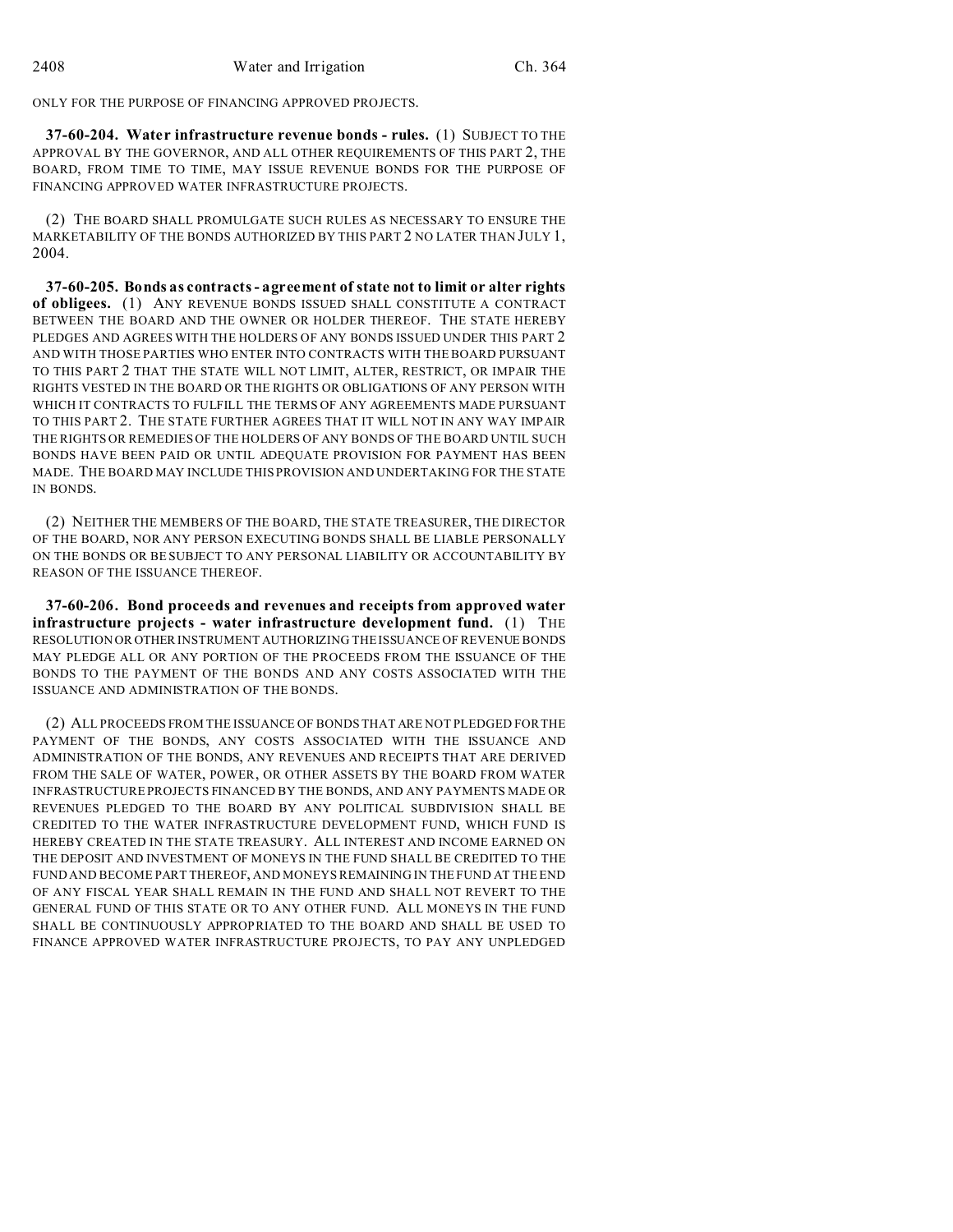COSTSOFISSUING AND ADMINISTERING BONDS, INCLUDING REIMBURSEMENT OF COSTS INCURRED BY THE TREASURER IN ASSISTING THE BOARD IN ACCORDANCE WITH THIS PART2, AND TO PAY ANY OTHER EXPENSE OR CHARGE INCURRED IN CONNECTION WITH THE ONGOING OPERATION OR MAINTENANCE OF APPROVED WATER INFRASTRUCTURE PROJECTS OR OTHER ACTIONS OF THE BOARD AUTHORIZED BY THIS PART 2.

(3) PROCEEDS FROM THE ISSUANCE OF BONDS, EARNINGS ON SUCH PROCEEDS, AND REVENUES AND RECEIPTS DERIVED FROM THE SALE BY THE BOARD OF WATER, POWER, OR OTHER ASSETS FROM WATER INFRASTRUCTURE PROJECTS FINANCED BY THE BONDS AND EARNINGS ON SUCH REVENUES AND RECEIPTS SHALL NOT BE INCLUDED IN STATE FISCAL YEAR SPENDING, AS DEFINED BY SECTION 24-77-102 (17) (a), C.R.S., FOR ANY GIVEN FISCAL YEAR FOR PURPOSES OF SECTION 20 OF ARTICLE X OF THE STATE CONSTITUTION AND ARTICLE 77 OF TITLE 24, C.R.S.

**37-60-207. Exemption from taxation.** EXCEPT AS OTHERWISE PROVIDED IN THIS SECTION, THE INCOME FROM REVENUE BONDS IS EXEMPT FROM ALL TAXATION AND ASSESSMENTS IN THIS STATE. IN THE RESOLUTION, CERTIFICATE, INDENTURE OF TRUST, OR OTHER INSTRUMENT AUTHORIZING THE ISSUANCE OF SUCH BONDS, THE BOARD MAY WAIVE THE EXEMPTION FROM FEDERAL OR STATE INCOME TAXATION FOR INTEREST ON THE BONDS.

**37-60-208. Annual reports.** (1) IF THE BOARD ISSUES REVENUE BONDS, THEN NO LATER THAN FEBRUARY 15 OF THE FIRST CALENDAR YEAR FOLLOWING THE CALENDAR YEAR IN WHICH THE BOARD FIRST ISSUES BONDS, AND NO LATER THAN FEBRUARY 15 OF EACH YEAR THEREAFTER, THE BOARD SHALL SUBMIT A REPORT TO THE MEMBERS OF THE JOINT BUDGET COMMITTEE OF THE GENERAL ASSEMBLY, THE MEMBERS OF THE LEGISLATIVE AUDIT COMMITTEE OF THE GENERAL ASSEMBLY, THE CHAIR OF THE AGRICULTURE, LIVESTOCK, AND NATURAL RESOURCES COMMITTEE OF THE HOUSE OF REPRESENTATIVES, AND THE CHAIR OF THE AGRICULTURE, NATURAL RESOURCES, AND ENERGY COMMITTEE OF THE SENATE. SUCH REPORT SHALL INCLUDE, AT A MINIMUM, THE FOLLOWING INFORMATION:

(a) THE TOTAL AMOUNT OF BONDS ISSUED BY THE BOARD IN ACCORDANCE WITH THIS PART 2;

(b) THE APPROVED WATER INFRASTRUCTURE PROJECTS FOR WHICH THE PROCEEDS FROM THE BONDS HAVE BEEN EXPENDED, THE AMOUNT OF NOTE PROCEEDS EXPENDED ON EACH PROJECT, THE STATUS OF EACH PROJECT, AND THE ESTIMATED DATE OF COMPLETION FOR EACH PROJECT NOT YET COMPLETED; AND

(c) THE TOTAL AMOUNT OF PROCEEDS FROM THE ISSUANCE OF BONDS AND REVENUES AND RECEIPTS DERIVED FROM THE SALE OF WATER, POWER, OR OTHER ASSETS BY THE BOARD FROM A WATER INFRASTRUCTURE FACILITY WHOSE DEVELOPMENT OR IMPROVEMENT WAS FINANCED IN WHOLE OR IN PART BY BONDS IN EACH STATE FISCAL YEAR AND THE COSTS ASSOCIATED WITH THE ISSUANCE AND ADMINISTRATION OF THE BONDS.

**37-60-209. Construction of part.** THE POWERS CONFERRED BY THIS PART 2 SHALL BE IN ADDITION AND SUPPLEMENTAL TO, AND NOT IN SUBSTITUTION FOR, AND THE LIMITATIONS IMPOSED BY THIS PART 2 SHALL NOT DIRECTLY OR INDIRECTLY MODIFY, LIMIT, OR AFFECT, THE POWERS CONFERRED BY ANY OTHER LAW TO THE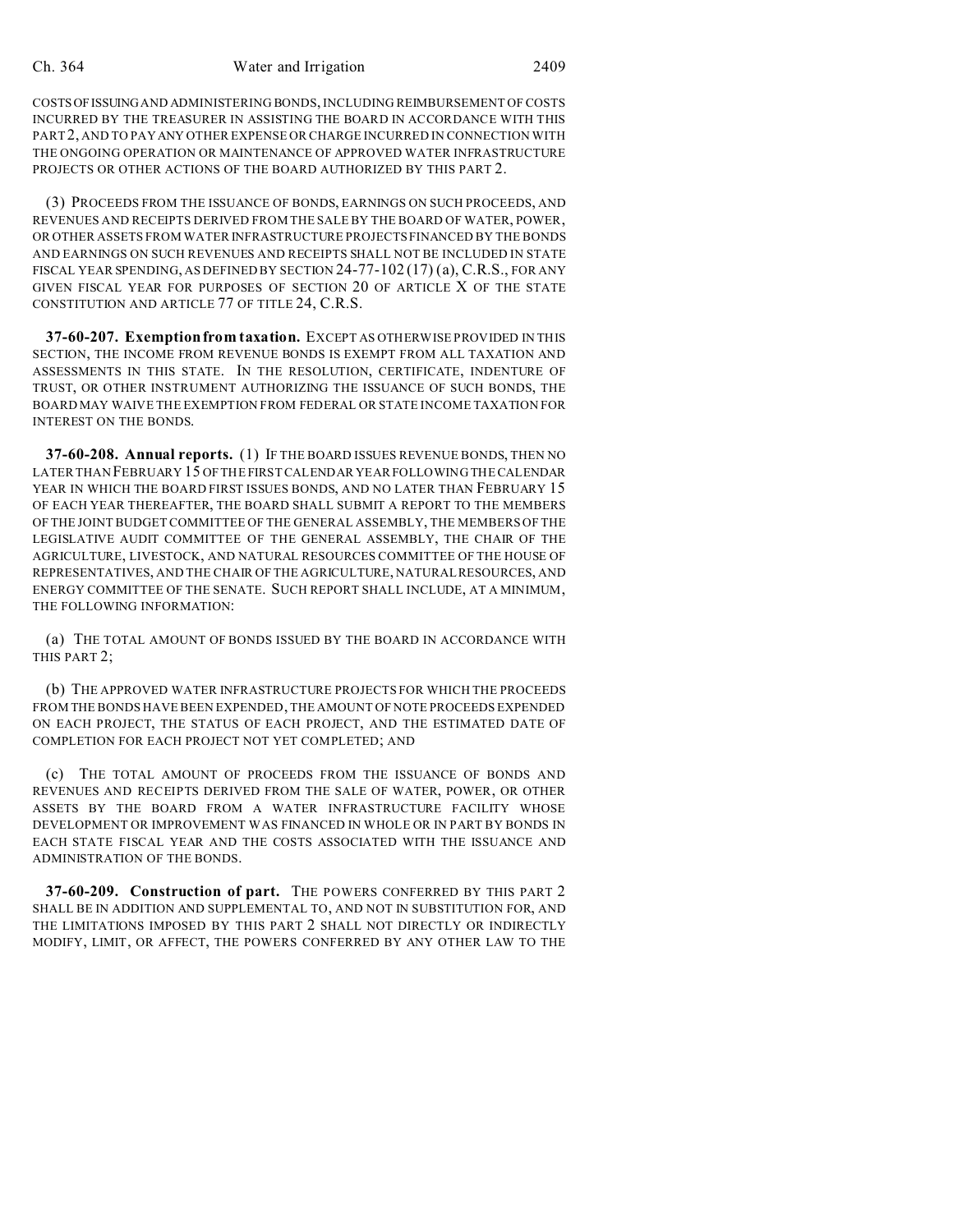BOARD, THE STATE TREASURER, THE DEPARTMENT OF NATURAL RESOURCES, OR THE COLORADO WATER RESOURCES AND POWER DEVELOPMENT AUTHORITY CREATED BY ARTICLE 95 OF THIS TITLE.

**37-60-210. Repeal of part.** THIS PART 2 IS REPEALED, EFFECTIVE UPON THE REJECTION BY THE REGISTERED ELECTORS OF THE STATE VOTING ON THE QUESTION OF THE BALLOT QUESTION SUBMITTED PURSUANT TO SECTION 37-60-203 (1) (a).

**SECTION 2.** 37-60-106 (1), Colorado Revised Statutes, is amended BY THE ADDITION OF THE FOLLOWING NEW PARAGRAPHS to read:

**37-60-106. Duties of the board - repeal.** (1) It is the duty of the board to promote the conservation of the waters of the state of Colorado in order to secure the greatest utilization of such waters and the utmost prevention of floods; and in particular, and without limiting the general character of this section, the board has the power and it is its duty:

(s) (I) TO RECOMMEND WATER INFRASTRUCTURE PROJECTS, AS DEFINED IN SECTION 37-60-202 (3), TO THE GOVERNOR IN ACCORDANCE WITH SECTION 37-60-203 AND TO ISSUE WATER INFRASTRUCTURE REVENUE BONDS IN ACCORDANCE WITH THE PROVISIONS OF PART 2 OF THIS ARTICLE.

(II) THIS PARAGRAPH (s) IS REPEALED, EFFECTIVE UPON THE REJECTION BY THE REGISTERED ELECTORS OF THE STATE VOTING ON THE QUESTION OF THE BALLOT QUESTION SUBMITTED PURSUANT TO SECTION 37-60-203 (1) (a).

(t) TO ENTER INTO ONE OR MORE AGREEMENTS WITH THE COLORADO WATER RESOURCES AND POWER DEVELOPMENT AUTHORITY AND ANY OTHER ENTITIES TO ASSIST IN THE DEVELOPMENT OF THE WATER RESOURCES OF THE STATE.

**SECTION 3.** 37-95-106 (1), Colorado Revised Statutes, is amended BY THE ADDITION OF A NEW PARAGRAPH to read:

**37-95-106. Authority - powers.** (1) Except as otherwise limited by this article, the authority, acting through the board, has the power:

(hh) TO ENTER INTO ONE OR MORE AGREEMENTS WITH THE COLORADO WATER CONSERVATION BOARD AND ANY OTHER GOVERNMENTAL AGENCIES TO ASSIST IN THE DEVELOPMENT OF THE WATER RESOURCES OF THE STATE.

**SECTION 4.** 37-95-103 (4.7) and (12.5) (a) (I), Colorado Revised Statutes, are amended to read:

**37-95-103. Definitions.** As used in this article:

(4.7) "Domestic water supply project" means any facility that provides water supply for domestic or municipal uses, including but not limited to all uses made of water in and through municipal water supply systems.

(12.5) (a) (I) "Small water resources project" means any water management facility or hydroelectric facility that is or will be financed in whole or in part by the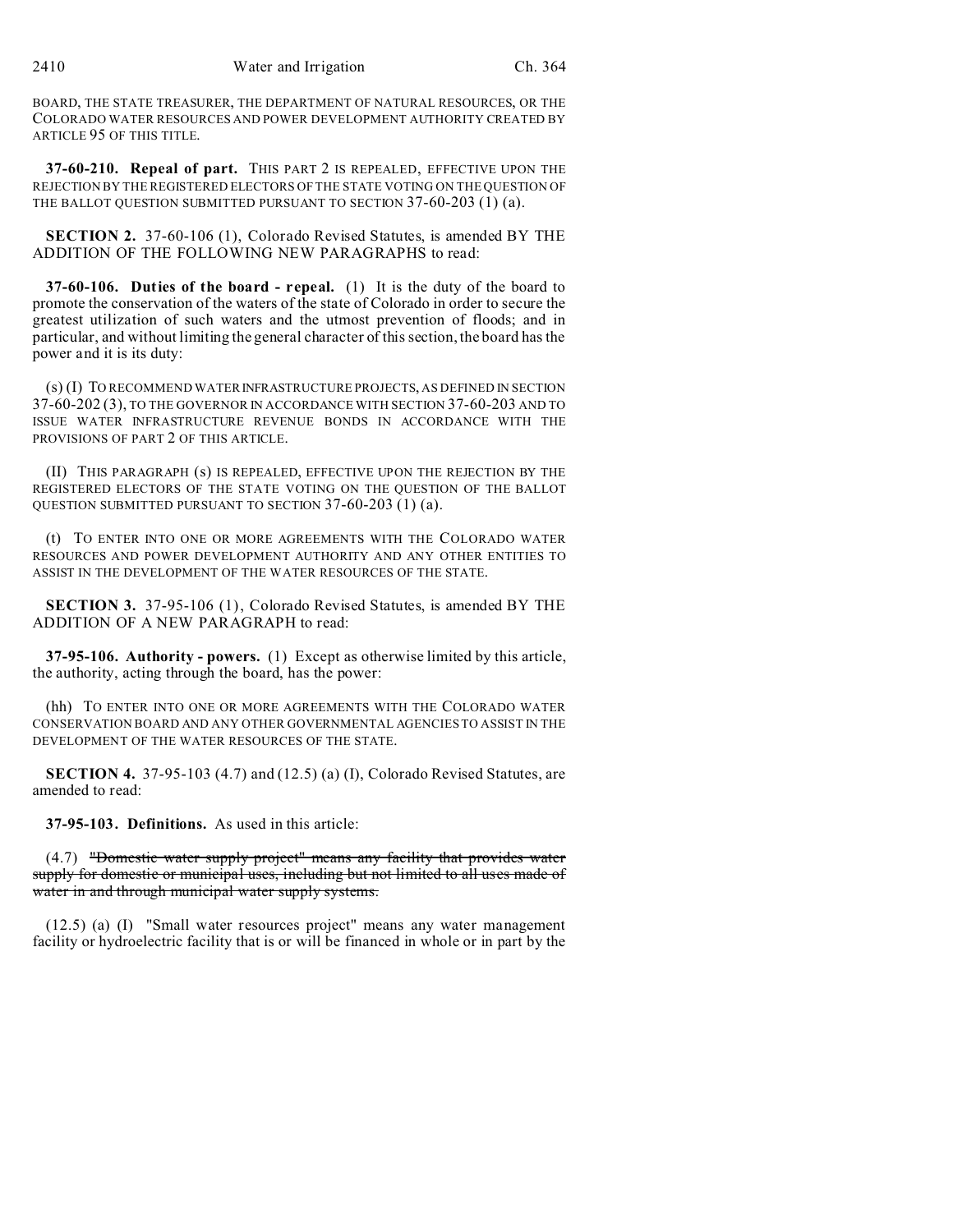authority and in which the total amount of financing provided by the authority to any participating governmental agency does not exceed one FIVE hundred million dollars.

**SECTION 5.** 37-95-107, Colorado Revised Statutes, is REPEALED AND REENACTED, WITH AMENDMENTS, to read:

**37-95-107. Feasibility studies - repayment of costs.** (1) (a) (I) BEFORE ANY PROPOSED PROJECT CAN RECEIVE CONSIDERATION FOR CONSTRUCTION FUNDING BY THE AUTHORITY, THE COLORADO WATER CONSERVATION BOARD MUST FIRST REVIEW THE FEASIBILITY STUDY OF ANY SUCH PROPOSED PROJECT, AND THE GENERAL ASSEMBLY MUST AUTHORIZE THE AUTHORITY TO PROCEED TO CONSIDER THE CONSTRUCTION OF ANY PROPOSED PROJECT.

(II) (A) UPON RECEIPT OF A FEASIBILITY STUDY BY THE COLORADO WATER CONSERVATION BOARD, SAID BOARD SHALL REVIEW SUCH STUDY AND FORWARD THE STUDY TO THE GENERAL ASSEMBLY TOGETHER WITH ITS RECOMMENDATION AS TO WHETHER OR NOT THE PROPOSED PROJECT SHOULD BE AUTHORIZED BY THE GENERAL ASSEMBLY.

(B) UPON RECEIPT OF A FEASIBILITY STUDY FROM THE COLORADO WATER CONSERVATION BOARD, THE GENERAL ASSEMBLY MAY AUTHORIZE THE AUTHORITY, BY MEANS OF A JOINT RESOLUTION SIGNED BY THE GOVERNOR, TO PROCEED WITH THE CONSIDERATION OF ANY PROJECT THAT THE GENERAL ASSEMBLY DEEMS TO BE IN THE INTERESTS OF AND TO THE ADVANTAGE OF THE PEOPLE OF THIS STATE. HOWEVER, SUCH JOINT RESOLUTION SHALL IN NO WAY REQUIRE OR COMPEL THE AUTHORITY TO FUND OR IN ANY WAY FINANCE AND PROCEED WITH THE DEVELOPMENT, ACQUISITION, CONSTRUCTION, RECONSTRUCTION, ENLARGEMENT, EXTENSION, IMPROVEMENT, FURNISHING, EQUIPPING, MAINTENANCE, REPAIR, MANAGEMENT, OPERATION, OR DISPOSITION OF, OR PARTICIPATION IN ANY PROPOSED PROJECT. A DECISION TO PROCEED, WHEN MADE SUBSEQUENT TO SUCH JOINT RESOLUTION, SHALL BE ENTIRELY WITHIN THE DISCRETION OF THE AUTHORITY.

(C) SHOULD THE AUTHORITY CHOOSE TO PROCEED WITH A PROJECT, THEN THE AUTHORITY SHALL MAKE, OR CAUSE TO BE MADE, THE NECESSARY FINAL DESIGNS AND SPECIFICATIONS FOR SUCH PROJECT; EXCEPT THAT THE FINAL PROJECT LOCATION, OPERATION, AND PURPOSES MUST BE IN SUBSTANTIAL COMPLIANCE WITH THE FEASIBILITY STUDY FOR A PROJECT THAT WAS REVIEWED BY THE COLORADO WATER CONSERVATION BOARD. THE AUTHORITY SHALL ALSO DEVELOP AND IMPLEMENT DETAILED PLANS FOR THE FINANCING OF PROJECTS WITH WHICH IT CHOOSES TO PROCEED. THE TERMS AND CONDITIONS OF SUCH FINANCING SHALL BE AT THE SOLE DISCRETION OF THE AUTHORITY.

(III) THE PROVISIONS OF THIS SUBSECTION (1) SHALL NOT APPLY TO ANY SMALL WATER RESOURCES PROJECT; EXCEPT THAT, IN THE CASE OF ANY SMALL WATER RESOURCES PROJECT THAT CONSISTS OF OR INCLUDES RAW WATER DIVERSION OR STORAGE FACILITIES, THE BOARD SHALLPROMPTLY FORWARD A COPY OF THE PROJECT LOAN APPLICATION TO THE COLORADO WATER CONSERVATION BOARD FOR INFORMATIONAL PURPOSES.

(b) THE STATE ENGINEER SHALL NOT ISSUE A PERMIT OR LICENSE OR APPROVE PLANS, PURSUANT TO ANY LAW OR RULE GOVERNING SUCH ACTIONS, FOR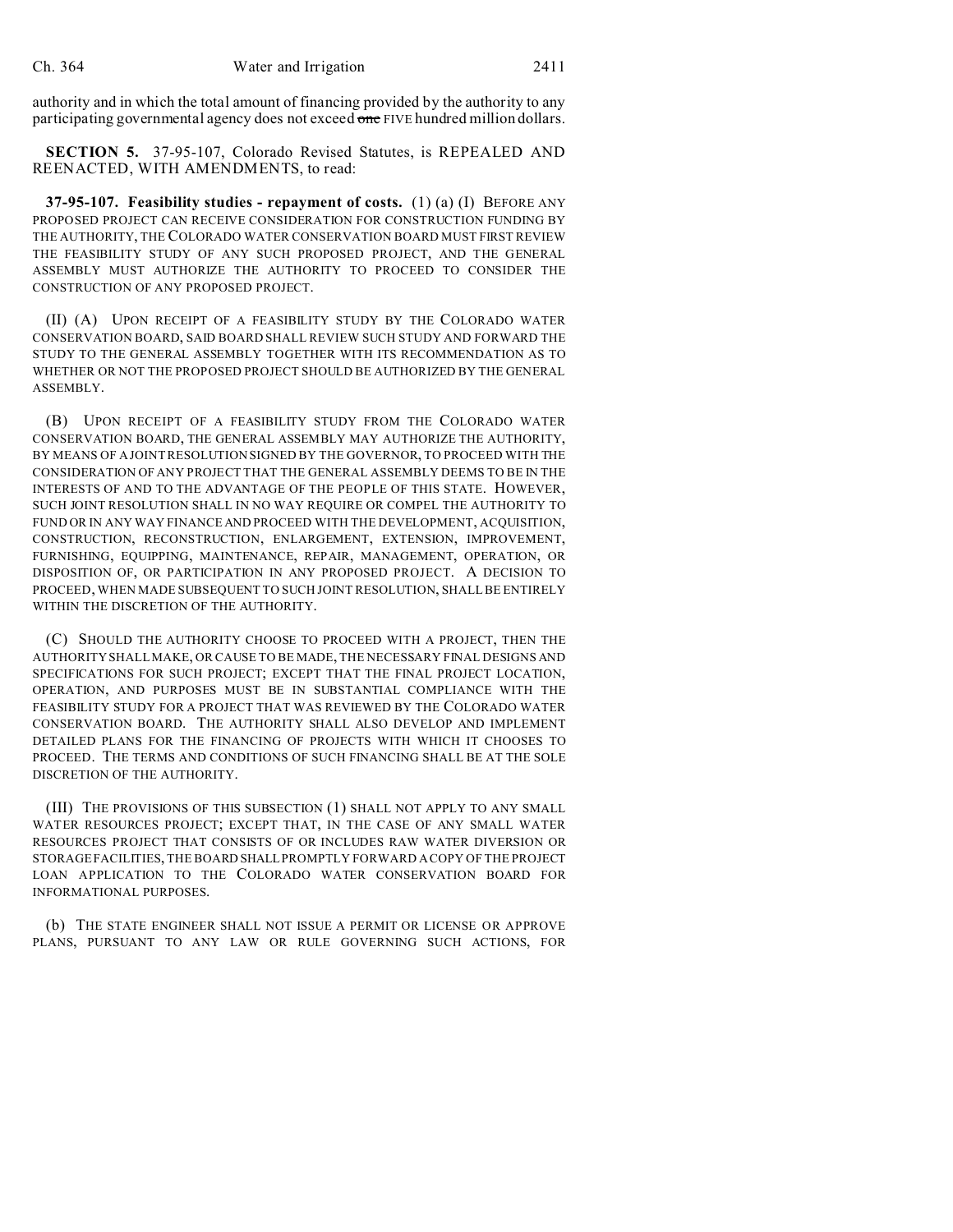CONSTRUCTION OF ANY WATER MANAGEMENT FACILITY OR HYDROELECTRIC POWER FACILITY FOR WHICH THE AUTHORITY HAS PAID IN WHOLE OR IN PART FOR A FEASIBILITY STUDY OR AN ENVIRONMENTAL ASSESSMENTORENVIRONMENTAL IMPACT STUDY WITHOUT A WRITTEN RESOLUTION OR WRITTEN STATEMENT BY THE AUTHORITY NOTIFYING THE STATE ENGINEER THAT THE APPLICANT HAS REIMBURSED THE AUTHORITY FOR ITS EXPENDITURES FOR THE CONDUCT OF SUCH STUDIES.

(2) IF THE COLORADO WATER CONSERVATION BOARD ENTERS INTO A CONTRACT FOR THE PERFORMANCE OF A FEASIBILITY STUDY FOR A PROPOSED RAW WATER PROJECT WITH A GOVERNMENTAL AGENCY AND INCURS EXPENSES IN PERFORMING SUCH FEASIBILITY STUDY, THEN THE AUTHORITY SHALL PROVIDE FOR THE REIMBURSEMENT OF SUCH EXPENSES OUT OF ITS FINANCING CONTRACT WITH THE GOVERNMENTAL AGENCY FOR SUCH PROJECT PRIOR TO THE START OF CONSTRUCTION ONLY WHEN:

(a) THE COLORADO WATER CONSERVATION BOARD'S CONTRACT WITH THE GOVERNMENTAL AGENCY SPONSORING THE PROJECT UNCONDITIONALLY REQUIRES THE REPAYMENT OF ALL OF THE EXPENSES ASSOCIATED WITH THE FEASIBILITY STUDY PRIOR TO THE START OF CONSTRUCTION, REGARDLESS OF THE FUNDING SOURCE FOR SUCH CONSTRUCTION; AND

(b) SUCH GOVERNMENTAL AGENCY OBTAINS FINANCING FROM THE AUTHORITY.

(3) THE REIMBURSEMENT OBLIGATION OF THE AUTHORITY PURSUANT TO SUBSECTION (2) OF THIS SECTION SHALL NOT APPLY:

(a) TO THE EXPENSES OF ANY FEASIBILITY STUDY COMMENCED OR INITIATED BY THECOLORADO WATER CONSERVATION BOARD PRIOR TO THE EFFECTIVEDATE OF THIS SECTION;

(b) TO THE EXPENSES OF ANY FULL OR PARTIAL STREAM-WIDE, BASIN-WIDE, OR STATEWIDE FEASIBILITY STUDY THAT IS NOT FOCUSED ON A SINGLE DISCRETE RAW WATER SUPPLY PROJECT;

(c) TO THE EXPENSES OF ANY FEASIBILITY STUDY IDENTIFIED AND AUTHORIZED OR DIRECTED BY LAW TO BE PERFORMED BY THE COLORADO WATER CONSERVATION BOARD WITHOUT A CONTRACT WITH ANOTHER GOVERNMENTAL AGENCY FOR SUCH STUDY;

(d) TO THE STUDY OF ANY DOMESTIC WATER SUPPLY PROJECT;

(e) IF THE COLORADO WATER CONSERVATION BOARD WAIVES THE OBLIGATION OF THE GOVERNMENTAL AGENCY TO MAKE SUCH REPAYMENT OR IF THE COLORADO WATER CONSERVATION BOARD RELEASES, IN WHOLE OR IN PART, SUCH GOVERNMENTAL AGENCY FROM ITS OBLIGATION TO MAKE SUCH REPAYMENT; AND

(f) IF OTHERWISE AGREED TO BY THE AUTHORITY AND THE COLORADO WATER CONSERVATION BOARD IN AN AGREEMENT ENTERED INTO PURSUANT TO SECTION 37-60-106 (1) (t).

**SECTION 6.** 37-95-107.5 (2), (3), and (4), Colorado Revised Statutes, are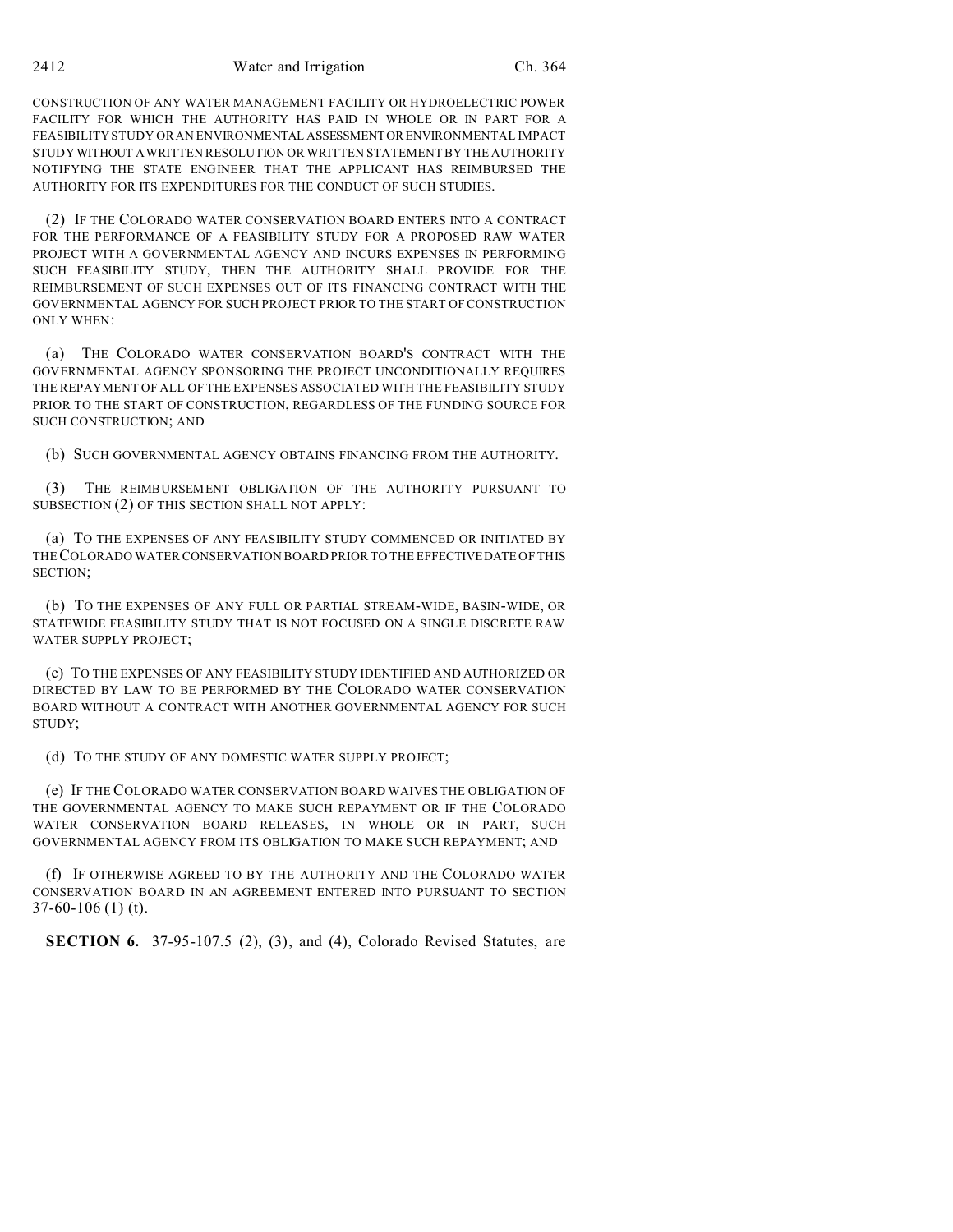amended to read:

**37-95-107.5. Legislative declaration - specific project authorizations.** (2) It is the recognition and intent of the general assembly that investment in the state's water resources for future generations must be made from state funds, FROM PRIVATE CAPITAL, OR FROM OTHER MONEYS AVAILABLE TO THE AUTHORITY. Major Colorado water projects should be developed as soon as possible in anticipation of demand and revenues.

(3) Several compacts relating to interstate streams have been entered into by the state on behalf of the people of the state of Colorado to reserve for the people the right to the use of such waters under the appropriation doctrine. It is hereby declared to be the policy of the general assembly to fully utilize, for the maximum benefit of all the people, said natural stream resources. To achieve such utilization, it is further declared to be the policy of the general assembly that certain major projects, using decreed water rights, should be developed. Therefore, in addition to any project authorization previously made by joint resolution, the general assembly hereby authorizes DIRECTS the authority to proceed with the simultaneous consideration of the following: PROJECT DEVELOPMENT AND FINANCING IN ACCORDANCE WITH AGREEMENTSBETWEEN THEPROJECT SPONSOR AND THE AUTHORITY, AND CONSISTENT WITH THE PROVISIONS OF THIS ARTICLE, SUCH PROJECTS AS THE COLORADO WATER CONSERVATION BOARD IDENTIFIES IN STATEWIDE WATER SUPPLY INITIATIVES AND ASSOCIATED FEASIBILITY STUDIES AND OTHER PROJECTS IDENTIFIED BY THE AUTHORITY.

(a) A major multipurpose water project in western Colorado to store water for the development of western Colorado; to be constructed simultaneously with the facility described in paragraph (b) of this subsection (3);

(b) A major multipurpose water project for the benefit of the Denver metropolitan area on the South Platte river upstream from the Chatfield reservoir;

(c) A major multipurpose water project to regulate and store the waters of the South Platte river or its tributaries located on the South Platte river or its tributaries which enter downstream of the Henderson gauging station northerly of Denver.

(4) Any decision by the authority for construction funding by the authority of any one of the projects specified in paragraph  $(a)$ ,  $(b)$ , or  $(c)$  of subsection  $(3)$  of this section shall include construction funding for the other two projects. The authority shall hold construction funds in an escrow account until construction of a project commences.

**SECTION 7.** 37-95-116 (1), Colorado Revised Statutes, is amended to read:

**37-95-116. Annual report - annual audit - annual budget.** (1) On or before April 30 of each year, the authority shall make an annual report of its activities for the preceding fiscal year to the governor the Colorado water conservation board, and the joint agriculture and natural resource committee of the house of representatives and the senate. Each such report shall set forth a complete operating and financial statement covering its operations during the year. Included within such report shall be detailed financial data setting forth the manner in which any previously